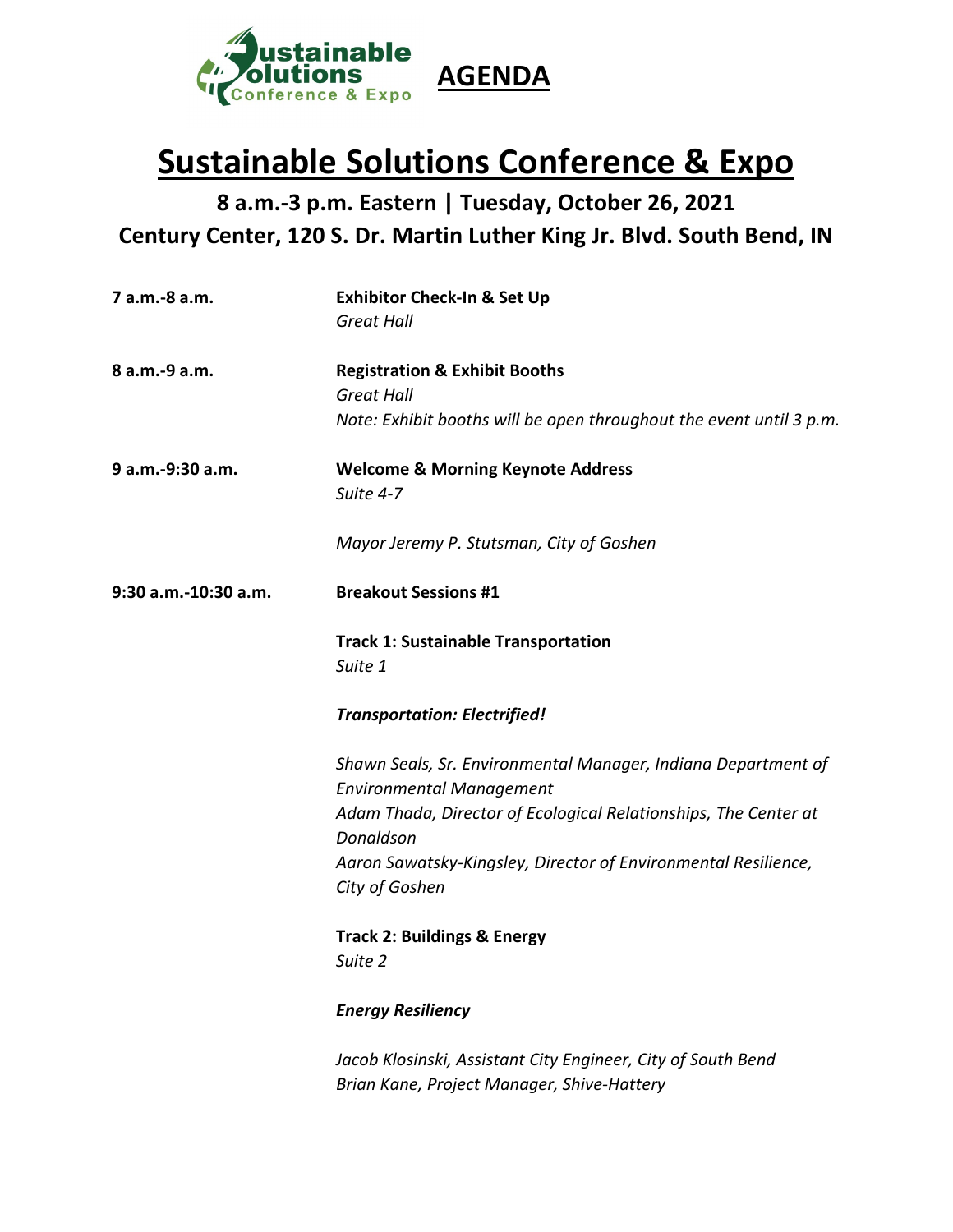

|                  | Jonathan Geels, Vice President and Principal Landscape Architect,<br><b>Troyer Group</b><br>Adam Parsons, Director of Facilities Management, City of South<br><b>Bend</b>                                                                                                                                                      |
|------------------|--------------------------------------------------------------------------------------------------------------------------------------------------------------------------------------------------------------------------------------------------------------------------------------------------------------------------------|
|                  | <b>Track 3: Sustainability Strategy</b><br>Suite 3                                                                                                                                                                                                                                                                             |
|                  | <b>Setting Carbon Emissions Reduction Goals for Businesses</b>                                                                                                                                                                                                                                                                 |
|                  | Stephen Holcomb, Manager, Environmental Policy and<br>Sustainability, NiSource<br>Kelly Weger, Senior Services Manager - Sustainability and<br>Specialty Services, Purdue Manufacturing Extension Partnership<br>Steve Fischer, Corporate EHS Director, Herff Jones<br>Brice Holland, Associate Creative Director, Herff Jones |
| 10:30-11:30 a.m. | <b>Breakout Sessions #2</b>                                                                                                                                                                                                                                                                                                    |
|                  | <b>Track 1: Sustainable Transportation</b><br>Suite 1                                                                                                                                                                                                                                                                          |
|                  | <b>Incentives and Funding: How to Pay for a Cleaner Fleet</b>                                                                                                                                                                                                                                                                  |
|                  | Shawn Seals, Sr. Environmental Manager, Indiana Department of<br><b>Environmental Management</b><br>Ryan Lisek, Project Manager, South Shore Clean Cities                                                                                                                                                                      |
|                  | <b>Track 2: Buildings &amp; Energy</b><br>Suite 2                                                                                                                                                                                                                                                                              |
|                  | The Outsized Impacts of Refrigerants                                                                                                                                                                                                                                                                                           |
|                  | Fred Mohler, Service Manager, Ideal Consolidated<br>Tim Brown, CEO, Tradewater                                                                                                                                                                                                                                                 |
|                  | <b>Track 3: Sustainability Strategy</b><br>Suite 3                                                                                                                                                                                                                                                                             |
|                  | Launching a Sustainability Initiative for Your Business                                                                                                                                                                                                                                                                        |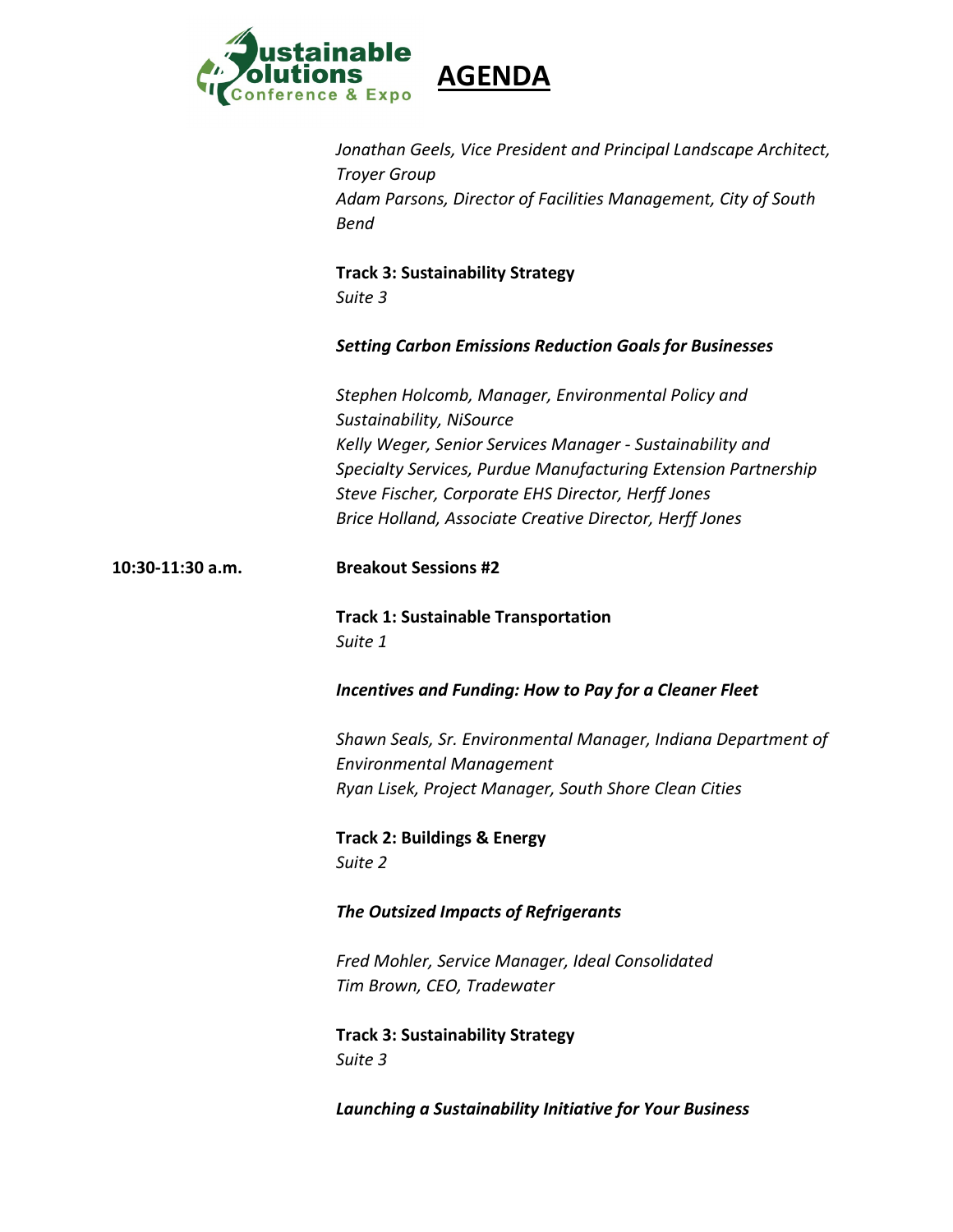

|                       | Avanti Lalwani, President, Briter Products, Inc.<br>Tyler Kanczuzewski, Vice President of Marketing & Sustainability,<br><b>Inovateus Solar</b><br>Therese Dorau, Director of Climate Communications, Kim<br><b>Lundgren Associates</b><br>Carrie Veldman, Membership Manager, West Michigan<br>Sustainable Business Forum |
|-----------------------|----------------------------------------------------------------------------------------------------------------------------------------------------------------------------------------------------------------------------------------------------------------------------------------------------------------------------|
| 11:30 a.m.-12:30 p.m. | <b>Exhibit Booths</b><br><b>Great Hall</b>                                                                                                                                                                                                                                                                                 |
| 12:30 p.m.-1:30 p.m.  | Lunch & Afternoon Keynote Address<br>Suite 4-7                                                                                                                                                                                                                                                                             |
|                       | <b>Bill McCall, Communications Director, ITR Concession Company</b>                                                                                                                                                                                                                                                        |
| 1:30-2:30 p.m.        | <b>Breakout Sessions #3</b>                                                                                                                                                                                                                                                                                                |
|                       | <b>Track 1: Sustainable Transportation</b><br>Suite 1                                                                                                                                                                                                                                                                      |
|                       | Propane, CNG & Electric - How Fleets Made the Switch                                                                                                                                                                                                                                                                       |
|                       | Amy Hill, General Manager & CEO, South Bend Transpo<br>Amy Rosa, Director of Transportation/School Safety, Wa-Nee<br><b>Community Schools</b><br>Nathan Oliver, Director of Transportation, Monroe County<br><b>Community Schools</b>                                                                                      |
|                       | <b>Track 2: Buildings &amp; Energy</b><br>Suite 2                                                                                                                                                                                                                                                                          |
|                       | <b>Facility Condition Assessment</b>                                                                                                                                                                                                                                                                                       |
|                       | Doug Marsh, Vice President for Facilities Design and Operations<br>and University Architect, University of Notre Dame<br>Doug Baum, National Director, Terracon<br>Ben Dougherty, Deputy City Comptroller, City of South Bend                                                                                              |